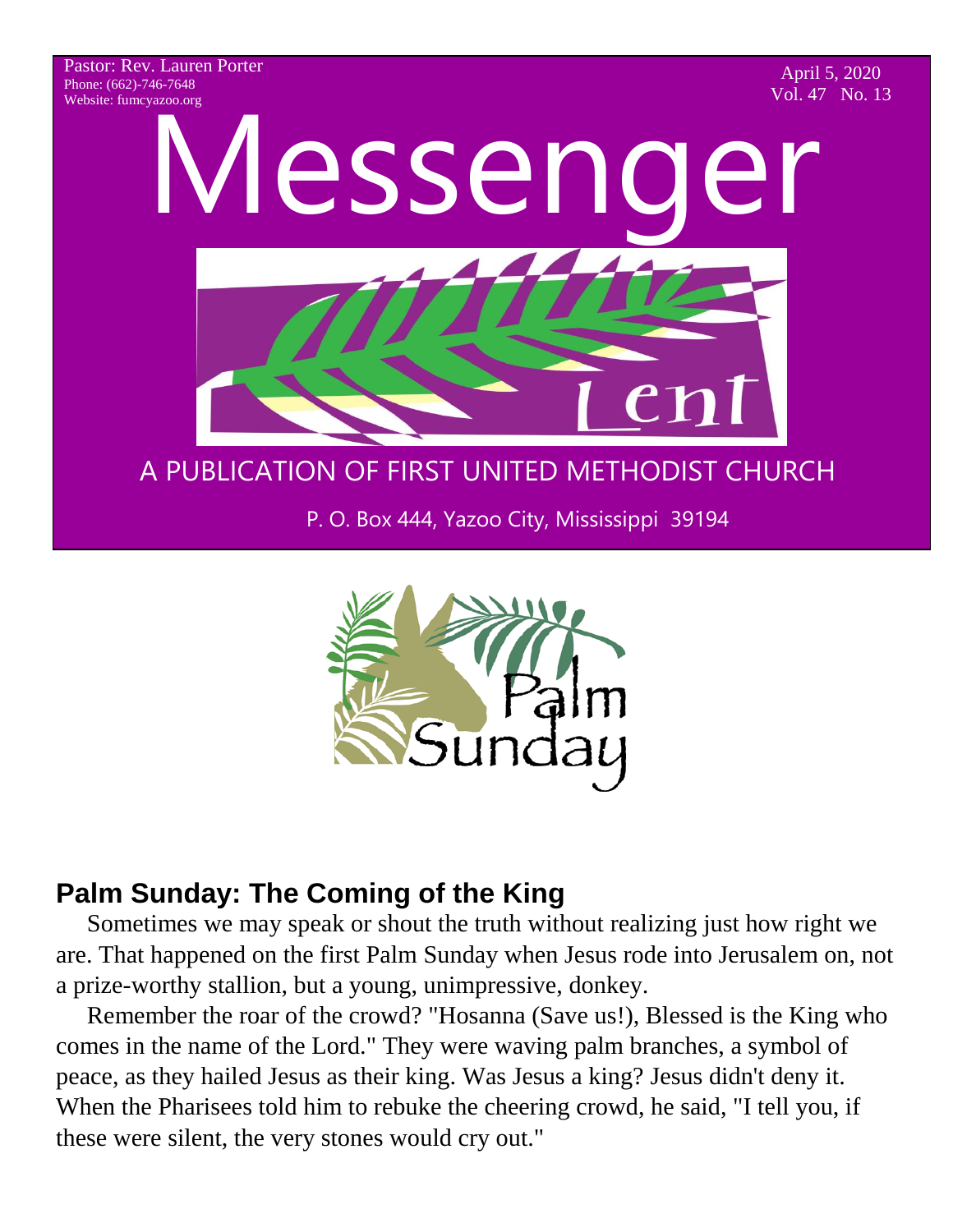Pilate, the Roman procurator and judge, taunted the Pharisees by saying, "Here is your king." That made the chief priests furious. "We have no king but Caesar," they protested.

 Pilate turned Christ over to them, but he still wanted to taunt Jesus' insistent persecutors. John 19:19 says that Pilate wrote a title and put it on the cross. In three languages (Hebrew, Latin and Greek) it read: The King of the Jews. That enraged Jesus' enemies even more. They asked Pilate to change the wording.

"What I have written, I have written," the stubborn ruler answered.

 Was Jesus a king? The witnesses of the Resurrection surely thought so. In Acts 17:7 we find that the first Christians were accused of "saying there is another king, Jesus." The writer of the book of Revelation envisioned the day when the whole world would understand that the risen Christ was not only Lord and Savior but also, as he put it, "Lord of lords and King of kings." (Revelation 17:14)



 This coming week is Holy Week. Because of the current situation in the world with the Corona Virus we will have to celebrate Holy Week in a much different manner. Palm Sunday will be celebrated in a live stream service on Youtube.

 Drive by the church, if possible, and see the palms that decorate the entrance of the church. Perhaps you could decorate your home with palms, as well.

 Spend some time with Scripture this Holy Week. Take a passion narrative from one of the four Gospels and read a bit each day. Scripture suggestions for the week are as follows: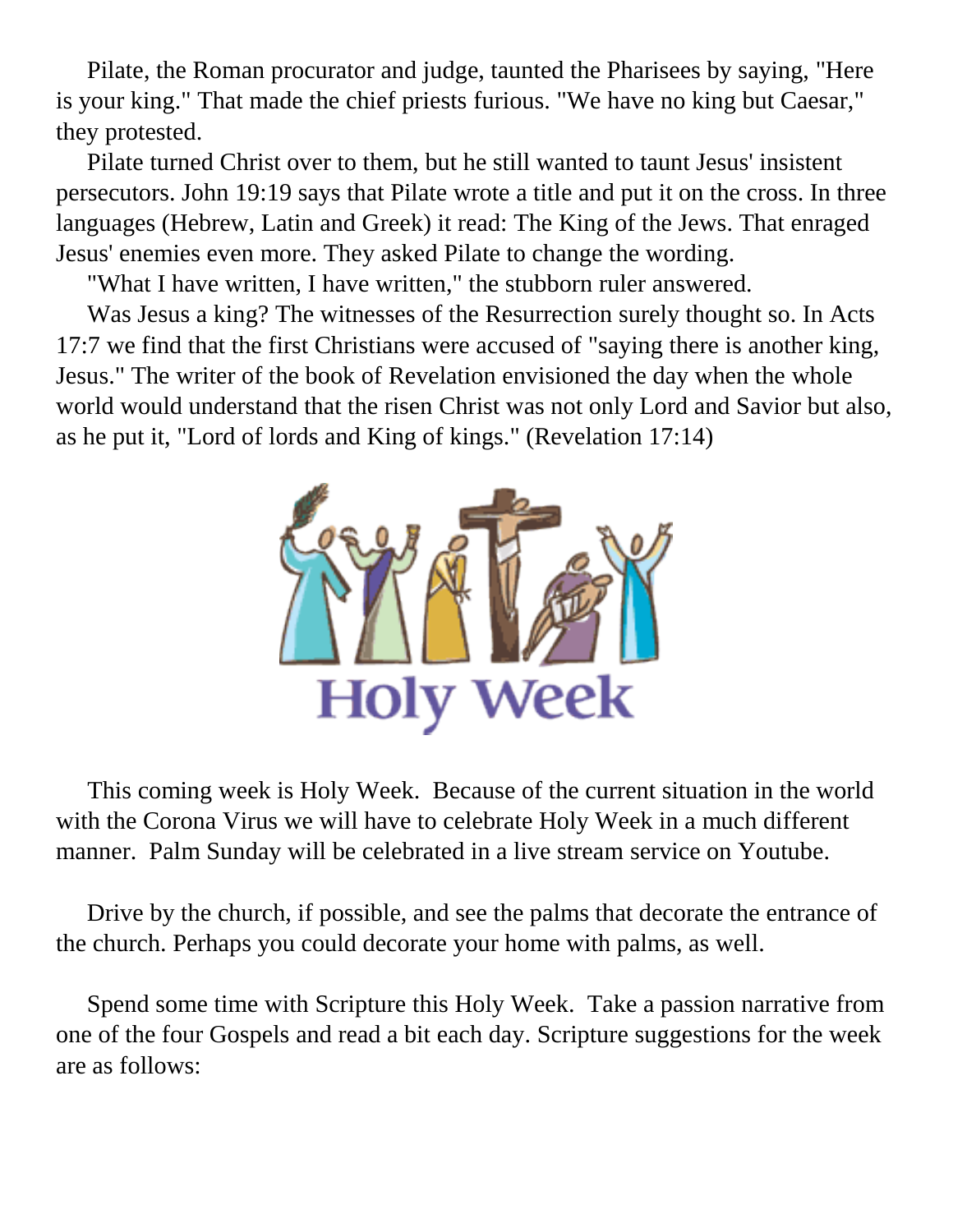# **Daily Bible Readings**

### **5. Palm/Passion Sunday Mark 15:1-47**

6. Monday of Holy Week John 12:1-11

- 7. Tuesday of Holy Week John 12:20-36
- 8. Wednesday of Holy Week John 13:21-30
- 
- 

*9. Maundy Thursday John 13:1-17, 31b-35 10. Good Friday John 18:1-19:42* 11. Holy Saturday Matthew 27:57-66



At the Last Supper, Jesus washed his apostles' feet, an act of sacrificial love and service by which he gave meaning to what he would accomplish on the cross the next day. Washing one another's feet would be a great way for loved ones to recall the Lord's Holy Thursday mandate to love one another as he has loved us. Begin by reading the evening's Gospel passage, John 13:1-15.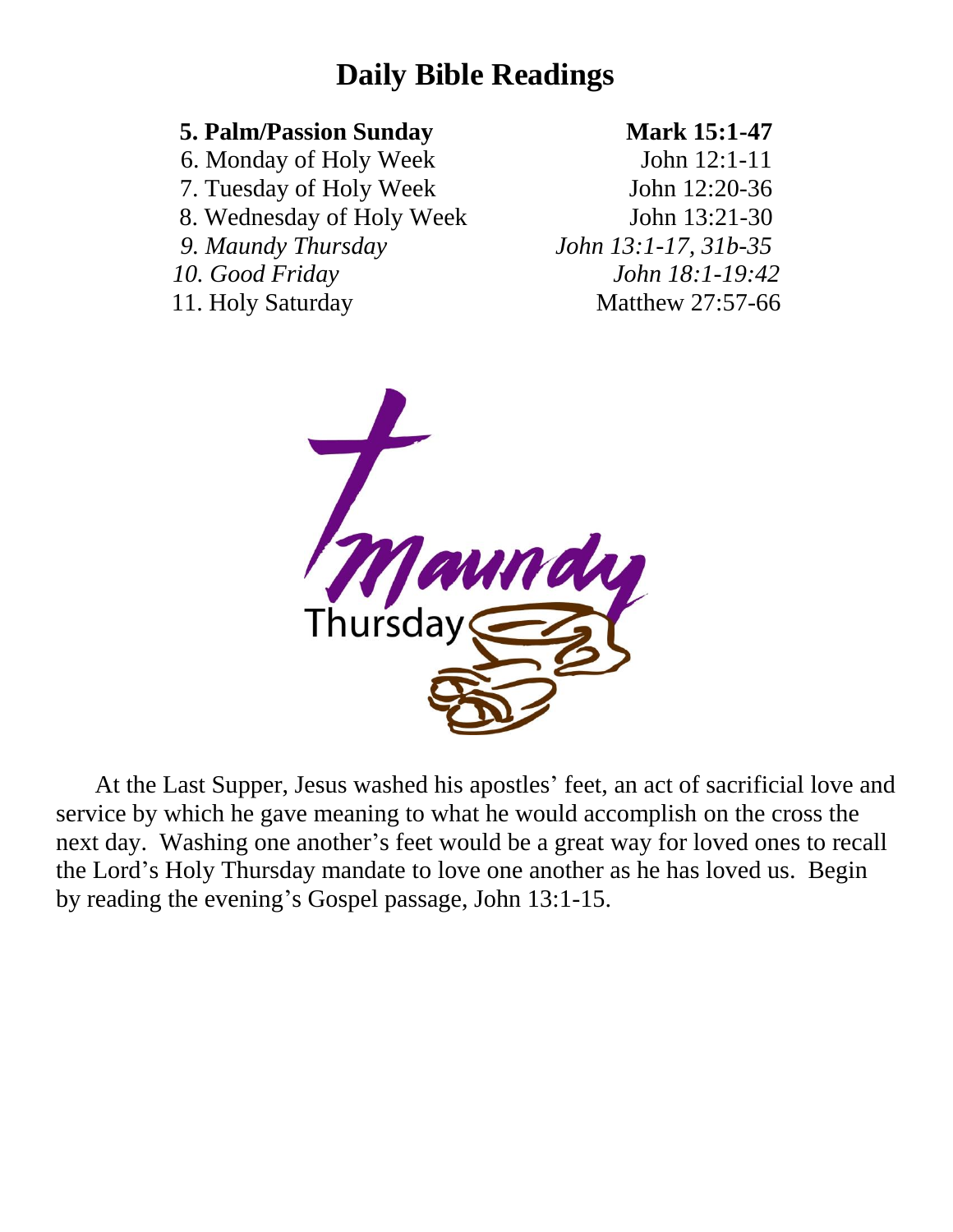

 Even though we may not be together as a community to celebrate Easter, the Lord is risen! Let us rejoice, therefore, and be glad!

As you begin your Easter celebration, take time to read ons of the Gospel accounts of when the tomb was found empty. This is the center point of human history and should take on that significance in our lives. Be sure to watch our church service online if possible.

We hope you will drive by the church, if possible, and see the Easter decorations that have been provided as we worship in a new and different way this year.

**SUNDAY, APRIL 5** 11:00 a.m. Live Stream Worship



- 6. Martha Lyles, Charles Davis Carter Ketchum, Matt King
- 7. Hayes Kyle, Christy Vandevere Tate Potter
- 8. Luke Richards
- 10. Lois Gary, Bert Fennell



*Margaret Jeanne Santmyer* 

Mr. & Mrs. Jim Dawkins